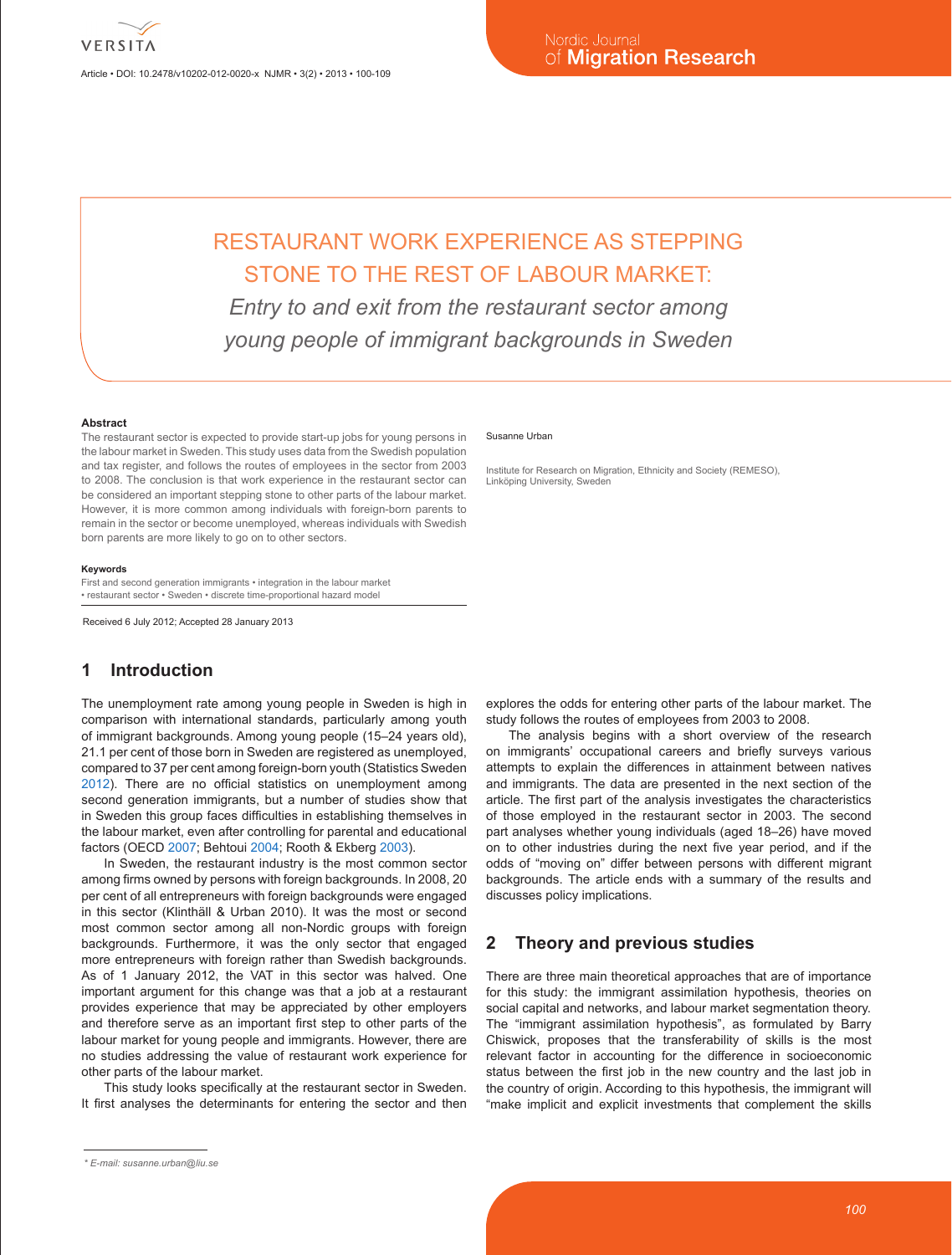they bring with them to increase the transferability of these skills to the destination, as well as investment in new skills" (Chiswick & Lee 2005: 335). These investments will cause immigrants' occupational status and earnings to increase over time in the new country to form a U-shaped occupational mobility profile. This hypothesis has been tested by a number of scholars. For example, Campbell *et al*. (1991) concluded that the initial allocation of immigrants in Australia to low skilled jobs in manufacturing has a long-term significance for their careers, rather than being a phenomenon of transition. Studies in the Netherlands have also shown that immigrants tend to improve their occupational status with the duration of residence in the new country but do not catch up to the native population, and argue that differences in occupational adjustment can be explained by a lack of country-specific knowledge and language (Zorlu 2011). A study based on Swedish data (Roth & Ekberg 2006) confirms the assimilation hypothesis, but suggests that the U-shaped relationship is deeper for refugees who had high occupational status in their home country compared to those with lower occupational status. Studies that compare immigrants' occupational positions, occupational mobility and incomes with natives have concluded that immigrants more often have occupations that belong to a lower socio-economic level and that their upward occupational mobility is lower than among natives at the same educational level (Ekberg 1994 & 1996; Rooth & Ekberg 2003). Roth and Ekberg (2006) also show that a large proportion of immigrants do not reach the occupational status that they once held in their home country, even 14 years after immigration. Studies on Swedish data have also shown that the difference between unemployment rates among natives and immigrants has increased since the eighties, which has been explained by the increasing importance of country-specific skills and informal human capital (Rosholm *et al*. 2006).

Young people's entry into the labour market can be understood as an assimilation process where they use their skills and networks in the best way possible. If there is no previous work position from another country to regain, then immigrants and Swedish-born individuals can be considered to have the same starting point when entering the labour market. Hence, differences among young people by immigrant status cannot be explained by differences in work experiences in the same way as those among older workers who have already been established in labour markets in other countries. However, if access to networks and fluency in Swedish are the valued skills, it could be argued that immigrants and children of immigrants have fewer skills compared to young people of Swedish background.

Various definitions of social status, social capital and access to networks (Bourdieu 2001; Granovetter & Tilly 1988; Coleman 1988; research in Sweden by Behtoui 2008; Behtoui & Neergard 2010) together with direct and indirect discrimination (in the US: Bertrand & Mullainathan 2004, and in Sweden: Attström 2007, Rooth 2007, de los Reyes 2008, and Ahmed & Ekberg 2009) have frequently been used to explain differences in occupational statuses and incomes between natives and immigrants from different origins. Ejrnæs (2008) argues, on the basis of Danish data, that the segmentation of the labour market in terms of social networks means that work in low status work does not lead to integration into the wider society over the long term because immigrants mostly meet immigrants from the same origin in their workplaces. Results provided by Andersson Joona and Wadensjö (2012) indicates that self-employed immigrants recruit newly arrived co-nationals to help them get a job and earn an income, but that these firms offer very low wages. However, employment by a co-national does not

seem to be a short cut into the main road of the labour market since those employed by co-nationals are less likely to work as employees in the private sector (other than being employed by a self-employed) in the future and are much more likely to become self-employed.

According to the "labour market segmentation theory" (Doeringer & Piore 1971; Dickens & Lang 1985), the labour market tends to be divided into a dual labour market with 'core' and 'periphery' segments. Jobs in the periphery have lower skill requirements, lower wages, fewer career prospects, and higher risks of job loss and unemployment. According to this theory, flows into the core segments are limited because work experience in the periphery segment tends not to provide training opportunities required for upward mobility and may signal lack of qualifications and skills. Jobs on the periphery therefore risk being dead-end jobs. The restaurant sector has been depicted as a low-profit sector with poor personnel practices and high labour turnover (Price 1994; Wood 1992). Turkish immigrants in Finland stated that they had no other options than to work in the restaurant sector, mainly in small kebab and pizza restaurants (Wahlbeck 2007). Ram, Abbas and Sanghera (2001) identified a pattern among restaurant workers in Bristol who remained in the sector not only because of the quality of workplace relationships, positive interactions with costumers, embeddedness in family and kinship networks, but also because of lack of other opportunities. This indicates that the restaurant sector can be viewed as market in the periphery, at least for those with an immigrant background. According to the labour market segmentation theory, work experience in the restaurant sector will not be very useful for entering other parts of the labour market, but the value of job experience would be equivalent, regardless of origin. Given that immigrants are over-represented in the restaurant sector, it is likely that they will have access to networks that facilitate access to the sector and, accordingly, are likely to stay in the sector. It is also likely that discrimination in the labour market will hamper movement to other parts of the labour market for immigrants, especially those of non-European origin.

Comparing data that covers all of those aged 16–64 years who were employed by temporary employment agencies (TEAs) in Sweden in November 1999 with information on their employment status in 1998 and 2000, Andersson Joona and Wadensjö (2004) found that the employment mobility (employed in a TEA, other types of employment, unemployed, studying) differs between immigrants and natives in several respects. One result was that immigrants leave TEAs for another type of employment more often than natives, which Andersson Joona and Wadensjö interpret as employment in a TEA being used as a stepping stone to the wider labour market. Andersson Joona (2010) also analysed exits from self-employment in the period 1998–2002, concluding that exit from self-employment to paid employment is higher for natives compared to all groups of immigrants and that exit to unemployment is higher among immigrants than among natives. Exit to unemployment is very common for the self-employed in the hotel and restaurant industry.

The present study adds to the existing field of research on different routes to the core labour market among young people with different ethnic backgrounds using a comprehensive longitudinal dataset arranged as panel data composed of all individuals aged 18–26 years working in the restaurant sector in 2003. The primary question here is whether work experience in the restaurant sector is of equal value across ethnic groups in their routes to other parts of the labour market.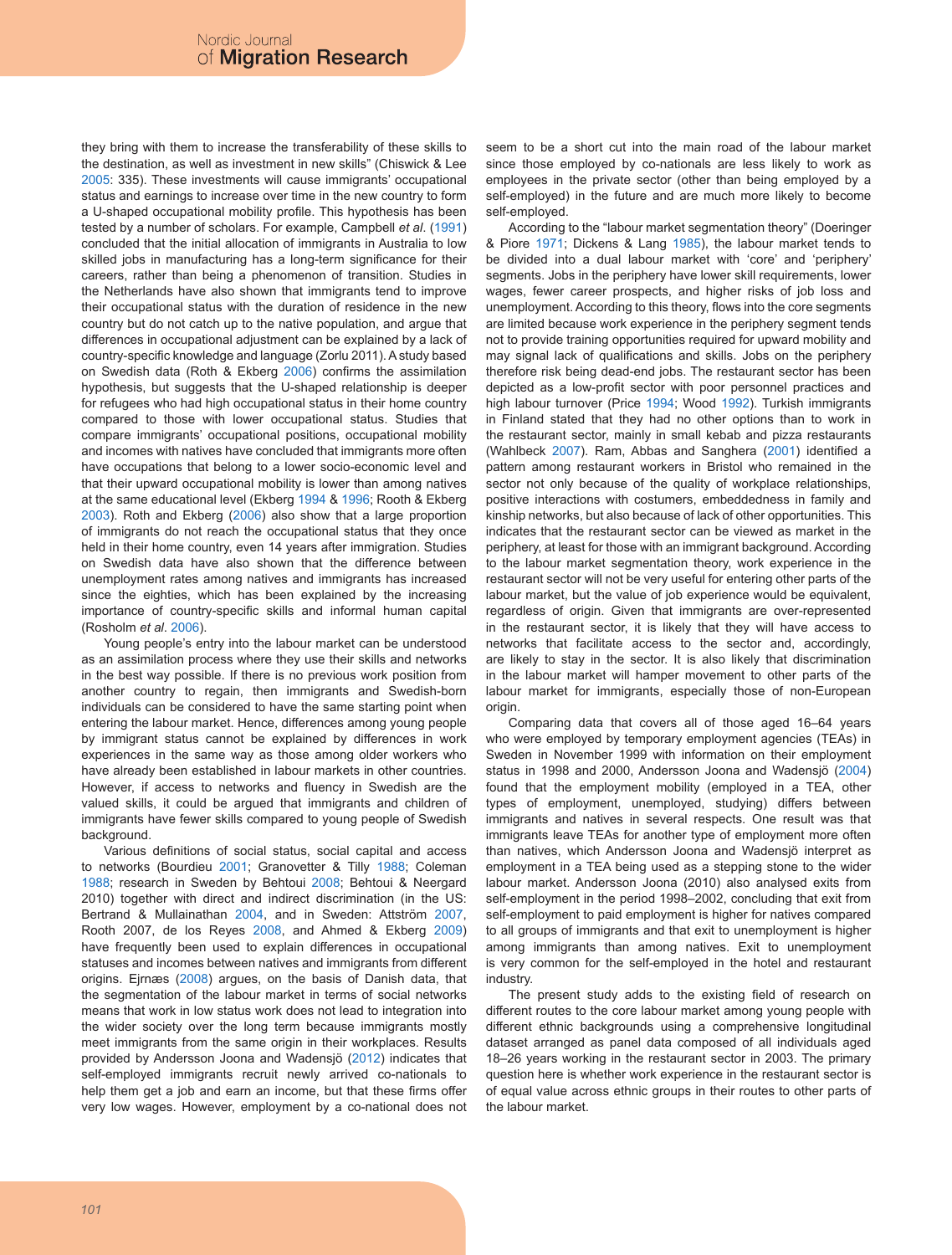# **3 Restaurant sector in Sweden**

The situation in the Swedish restaurant sector was widely debated between 2008 and 2010. In particular, employment in the sector was stressed as an important route to the labour market for young people. The development of more jobs, especially for young people, was an important rationale for reducing the restaurant VAT from 25 to 12 per cent as of 1 January 2011. Lower prices and reducing the large tax evasion in the sector were also goals of the policy change (see, for example, a debate article co-authored by the Swedish Minister of Finance and the Minister of Trade: Borg and Lööf 2011).

A government report (SOU 2011: 21) and investigations by the Research Institute of Trade (HUI 2010, HUI 2008) used economic theory to argue that unemployment rates will be reduced with this measure, but there are no studies assessing the related and common claim that this sector can serve as a route to other sectors. This study is the first to investigate this claim, although it is based on data prior to the tax reduction.

#### **4 Data**

This study uses data from the Remeso database, which is compiled from a number of different registers and administered by Statistics Sweden. Data on the whole population aged 18–65 years in 2003 are used for the first step of the analysis.

Information on sex, birth year, residential area, and birth country of the individual and parents is drawn from the Population register. Data on industry code (SNI2002) that yielded the highest income in the current year are drawn from the Tax registers. Those who have their highest annual income from a firm in the restaurant sector (restaurants including fast food, coffee shops, hot dog stands and others) are categorised as working in the restaurant sector. Since the data is based on tax register we will not identify "irregular" employment. Short term employment is also not covered, since the highest annual income is used to determine occupation in this study.

The level of the highest achieved education is taken from the Register of education and is transformed into years of education as follows: elementary school less than 9 years = 7 years; elementary school = 9 years; gymnasium (post-elementary school) = 12 years; post-gymnasium (university) shorter that two years = 13 years; post-gymnasium (university) two years or longer = 15 years; PhD = 20 years. A dummy for education specifically directed toward the hotel and restaurant sector is also used in the analyses.

Birth countries are originally measured in 73 categories, but are aggregated into 16 categories in this study. Individuals are assigned the country of origin based on the father (or the mother if the father's data is missing; own birth country is used if both parents' birth countries are missing).

Residential municipality is coded into the three largest metropolitan areas of Sweden, namely Stockholm, Gothenbourg and Malmö (Regionala indelningar 24/01/2005), and other regions.

Individuals with no incomes were removed from the dataset to avoid the problem of unregistered outmigration (Klinthäll 2003). Individuals with missing education data and unknown countries of birth were also omitted. This resulted in a dataset with 5,451,326 individuals aged 18–65 years living in Sweden in 2003, and 40,680 individuals in that age group working in the restaurant sector in 2003 and residing in Sweden from 2003 to 2008.

#### **5 Results**

The first part of the analysis uses a binary logistic regression to calculate odds to be employed in the restaurant sector in 2003 for the total population between 18 and 65 years of age (table 1). When looking at the total population in Sweden in 2003, it is clear that females, young people and less educated people are overrepresented in the restaurant sector (model 1). Country of origin is also a very important factor; all foreign-origin categories except those of the Nordic countries have higher rates of restaurant employment than those of Swedish origin. In particular, individuals from Turkey, Syria, Lebanon and Asia stand out as being highly represented in the sector. This is partly because these groups tend to live in metropolitan areas with an opportunity structure that includes a larger restaurant sector. When including residential areas in the model (model 2), the rates for origin categories are somewhat reduced but remain high. The final model (model 3) includes dummies for having a parent employed in the restaurant sector and for having an education directed to the sector. Having parents who work in the sector increases the odds for working in the same sector. Having an education directed to the hotel and restaurant sector also unsurprisingly increases the odds. However, despite these control variables, differences between Swedish origin and immigrant origins are still high.

For the second part of the analysis, individuals in the restaurant sector aged 18–26 years were selected. In 2003, these totalled 43,339 individuals. After selecting those who had some transactions in Sweden in each of the subsequent five years, 40,680 individuals remained in the sample. These were observed until their highest income was no longer derived from the restaurant sector. Status for every observed year is measured as 1) restaurant sector: highest income is from the restaurant sector; 2) other sectors: highest income is from any other sector; 3) unemployed: no income from work and registered as unemployed during the year; 4) student: no income from work, not registered as unemployed during the year but has had student allowances; and 5) other: no income from work, unemployment or student allowances but some sort of other income, such as income from welfare, parental leave, military service or disability pension.

By observing the percentage of exits to each status per year (table 2) alone, it is obvious that the proportion leaving the sector is quite high. Just one year after the cohort was selected, only 58 per cent remain in the sector, and in 2008, only 23 per cent of the original cohort still receives their highest annual income from the restaurant sector. Most of them move to other sectors; there is only in total, 8–9 per cent who have exits to statuses with no income from work in the following years and they are evenly distributed among unemployed, student and other. These figures seem to suggest that work in restaurants is a good way to gain work experience that is valued in other parts of the labour market.

However, if exits to different statuses are compared between origins (table 3) it seems like work experience in the restaurant business does not function as a stepping stone to the rest of labour market in similar ways for everybody. Workers in all categories except East Europe, Poland and Iran remain in the sector at higher rates than those in the Swedish category. The same categories that have high rates of work in the restaurant sector in 2003 (i.e., Lebanon, Syria, Turkey and East Asia) also more often remain in the sector five years later at higher rates.

A discrete time-proportional hazard model was used to investigate how much other characteristics can explain differences in relative risks to exit from the restaurant sector between countries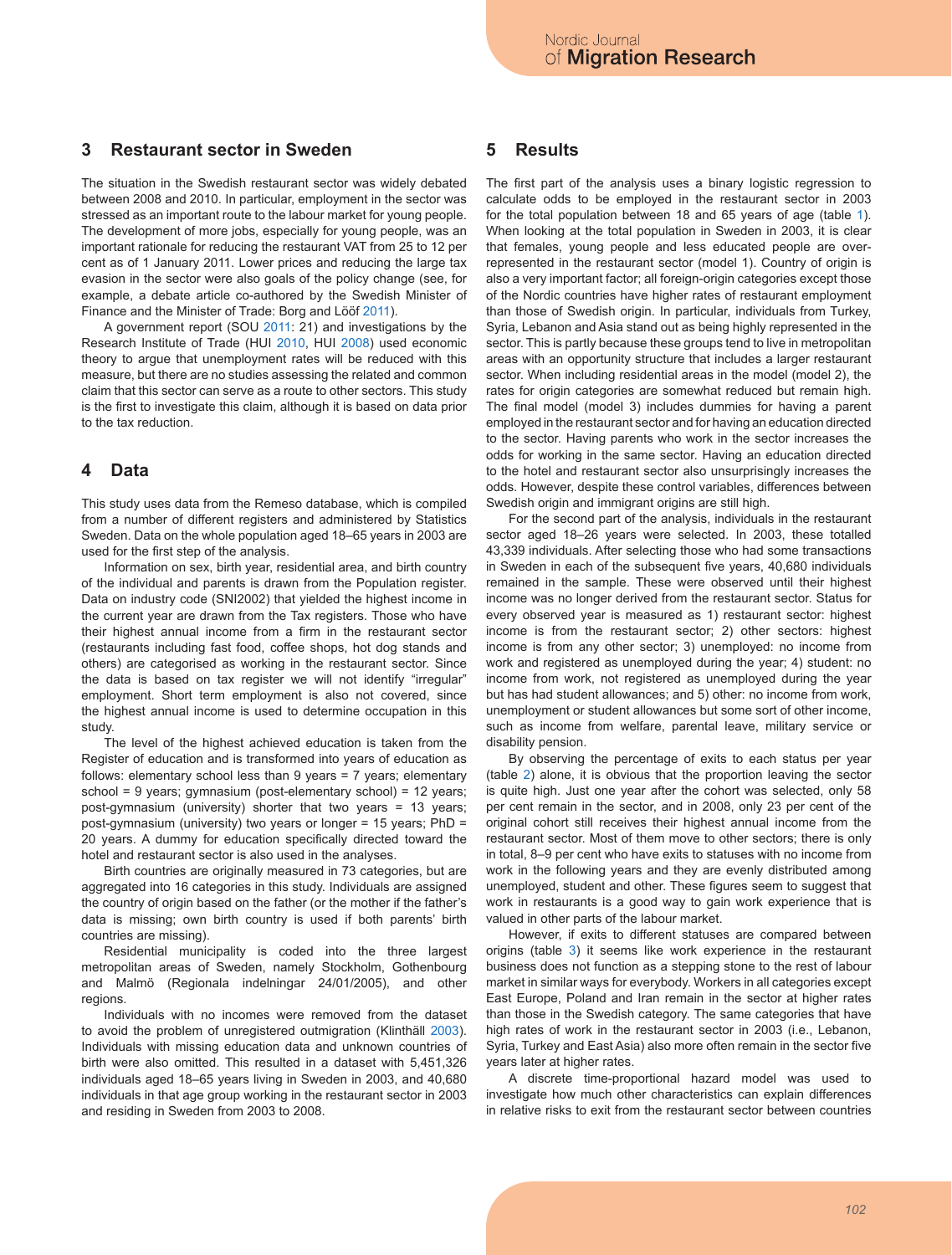|                                                                               | Model 1   |           |          | Model 2   | Model 3   |           |  |
|-------------------------------------------------------------------------------|-----------|-----------|----------|-----------|-----------|-----------|--|
|                                                                               | <b>OR</b> | <b>SE</b> | OR       | <b>SE</b> | <b>OR</b> | <b>SE</b> |  |
| Female (male ref)                                                             | $1.083*$  | .007      | $1.079*$ | .007      | $1.045*$  | .007      |  |
| Age group (18-26 ref)                                                         |           |           |          |           |           |           |  |
| Age 27-35                                                                     | .435*     | .009      | $.430*$  | .009      | $.461*$   | .009      |  |
| Age 36-50                                                                     | $.240*$   | .009      | .238*    | .009      | $.261*$   | .009      |  |
| Age 51-65                                                                     | $.105*$   | .014      | $.104*$  | .014      | $.117*$   | .014      |  |
| Years of education, less than nine<br>years ref.                              |           |           |          |           |           |           |  |
| 9 years                                                                       | $1.035*$  | .017      | $1.016*$ | .017      | $1.032*$  | .017      |  |
| 12 years                                                                      | $.871*$   | .016      | $.858*$  | .016      | $.686*$   | .016      |  |
| 13 years                                                                      | .584*     | .021      | $.564*$  | .021      | $.569*$   | .021      |  |
| 15 years                                                                      | .282*     | .019      | $.270*$  | .019      | $.270*$   | .019      |  |
| 20 years                                                                      | $.083*$   | .124      | $.078*$  | .124      | $.077*$   | .124      |  |
| Country of origin<br>(born in Sweden with both<br>parents born in Sweden ref) |           |           |          |           |           |           |  |
| Nordic                                                                        | $.835*$   | .015      | $.805*$  | .015      |           | .016      |  |
| f. Yugoslavia                                                                 | $1.285*$  | .021      | $1.269*$ | .021      | $1.233*$  | .021      |  |
| Poland                                                                        | $1.477*$  | .032      | 1.387*   | .032      | 1.306*    | .032      |  |
| Other West                                                                    | $2.296*$  | .016      | $2.141*$ | .016      | $2.015*$  | .017      |  |
| East Europe                                                                   | $1.283*$  | .029      | $1.206*$ | .029      | $1.182*$  | .029      |  |
| Lebanon                                                                       | $3.693*$  | .029      | $3.509*$ | .029      | $3.316*$  | .030      |  |
| Syria                                                                         | 4.752*    | .031      | 4.284*   | .031      | 4.116*    | .032      |  |
| Turkey                                                                        | 7.622*    | .019      | $6.673*$ | .019      | 5.937*    | .020      |  |
| Iraq                                                                          | $2.119*$  | .027      | $1.950*$ | .027      | $1.977*$  | .027      |  |
| Iran                                                                          | $2.246*$  | .026      | $2.040*$ | .027      | 2.038*    | .027      |  |
| Chile                                                                         | $1.434*$  | .036      | $1.285*$ | .036      | $1.187*$  | .037      |  |
| East Asia                                                                     | $3.980*$  | .022      | $3.784*$ | .022      | $3.423*$  | .023      |  |
| Other Asia                                                                    | $2.317*$  | .026      | $2.169*$ | .026      | 2.065*    | .027      |  |
| Other                                                                         | $1.246*$  | .024      | $1.110*$ | .024      | $1.084*$  | .025      |  |

*Table 1. Binary logistic regression to be employed in the restaurant sector in 2003, total population 18–65 years old. Odds ratio and standard error. n=5 511 574.*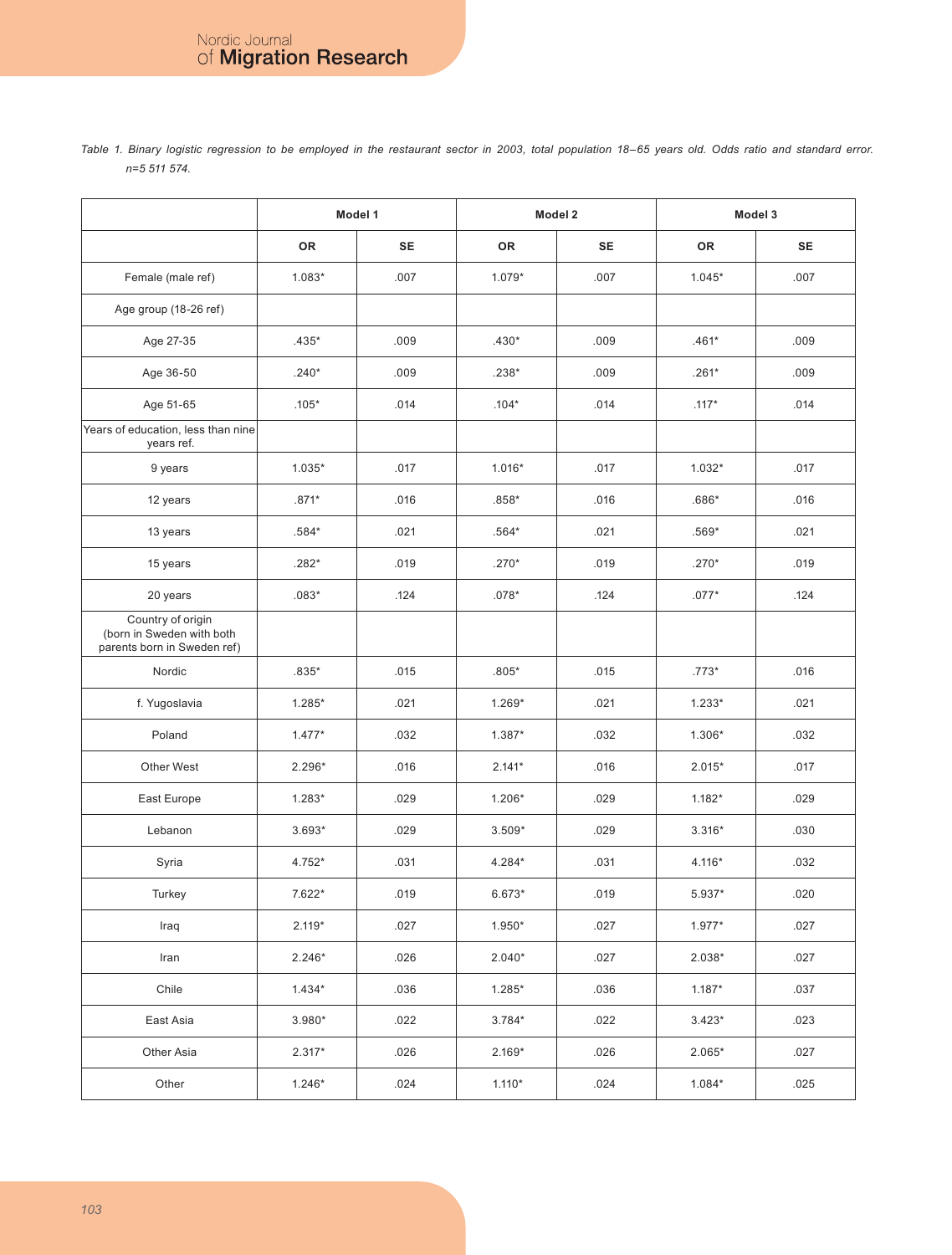|                                                         | Model 1   |           |           | Model 2   | Model 3   |           |  |
|---------------------------------------------------------|-----------|-----------|-----------|-----------|-----------|-----------|--|
|                                                         | <b>OR</b> | <b>SE</b> | <b>OR</b> | <b>SE</b> | <b>OR</b> | <b>SE</b> |  |
| Foreign born (born in Sweden ref)                       | 1.713     | .014      | 1.736     | .014      | 1.828     | .014      |  |
| Metropolitan residents, living in<br>other regions ref. |           |           |           |           |           |           |  |
| Stockholm metropolitan area                             |           |           | $1.382*$  | .008      | $1.396*$  | .008      |  |
| Gothenborg metropolitan area                            |           |           | $1.252*$  | .011      | $1.229*$  | .011      |  |
| Malmö metropolitan area                                 |           |           | $1.069*$  | .014      | $1.083*$  | .014      |  |
| Mother employed in the<br>restaurant sector             |           |           |           |           | $4.253*$  | .029      |  |
| Father is employed in the<br>restaurant sector          |           |           |           |           | $2.575*$  | .028      |  |
| Restaurant education                                    |           |           |           |           | 8.833*    | .012      |  |
| Constant                                                | $.044*$   | .017      | $.041*$   | .018      | $.039*$   | .018      |  |

#### *ContinuedTable 1. Binary logistic regression to be employed in the restaurant sector in 2003, total population 18–65 years old. Odds ratio and standard error. n=5 511 574.*

*\* Significant at 5 per cent level.*

*Table 2. Occupation status in 2004–2008 for young individuals in the restaurant sector in 2003. Percentage.*

|                   | 2004  | 2005  | 2006  | 2007  | 2008  |
|-------------------|-------|-------|-------|-------|-------|
| Restaurant sector | 58.4  | 42.9  | 33.8  | 28.1  | 23.3  |
| Other sector      | 32.9  | 47.2  | 56.6  | 63.5  | 67.8  |
| Unemployed        | 3.8   | 4.3   | 3.8   | 2.4   | 2.0   |
| Student           | 3.2   | 3.2   | 2.9   | 2.7   | 2.5   |
| Other             | 1.7   | 2.3   | 2.9   | 3.4   | 4.4   |
| Total             | 100.0 | 100.0 | 100.0 | 100.0 | 100.0 |

of origins. The data have been ordered so that each individual has one line per observed year (monitored until exit from the restaurant sector, as indicated by the highest annual income deriving from outside the sector). The models include the highest level of education as the time-variant variable; all other variables are measured in 2003. Using this method in STATA simply means that a logistic regression is estimated, and the data are organised as panel data, where each row corresponds to a year when the individual is at risk. The inclusion of dummy variables for each year controls for duration dependence. Both single and competing risk models are estimated to distinguish between all exits and exits to different statuses. This setting follows Jenkins (1995) and Andersson Joona (2010).

The baseline is the following: remaining in the restaurant sector in 2008, male, born in Sweden, parents born in Sweden, less than elementary education, without specified education directed to the restaurant sector, living outside the three largest metropolitan areas and no parent is employed in the restaurant sector.

The result (table 4) confirms the previous conclusion that exits to other sectors from the restaurant sector vary among countries of origin. The differences are partly explained by sex, age, years of education, restaurant-oriented education, metropolitan residence and parental employment in the sector, but large differences between countries of origin remain unexplained. A few members of the cohort were employed in restaurants owned by their parents, but including the dummy for that factor did not alter the results. The odds of exit to other sectors are significantly lower for individuals with parents in most country categories (except for Nordic, Poland, other West, East Europe, Chile and other) compared to individuals with parents born in Sweden. Exits to unemployment are higher or not significant for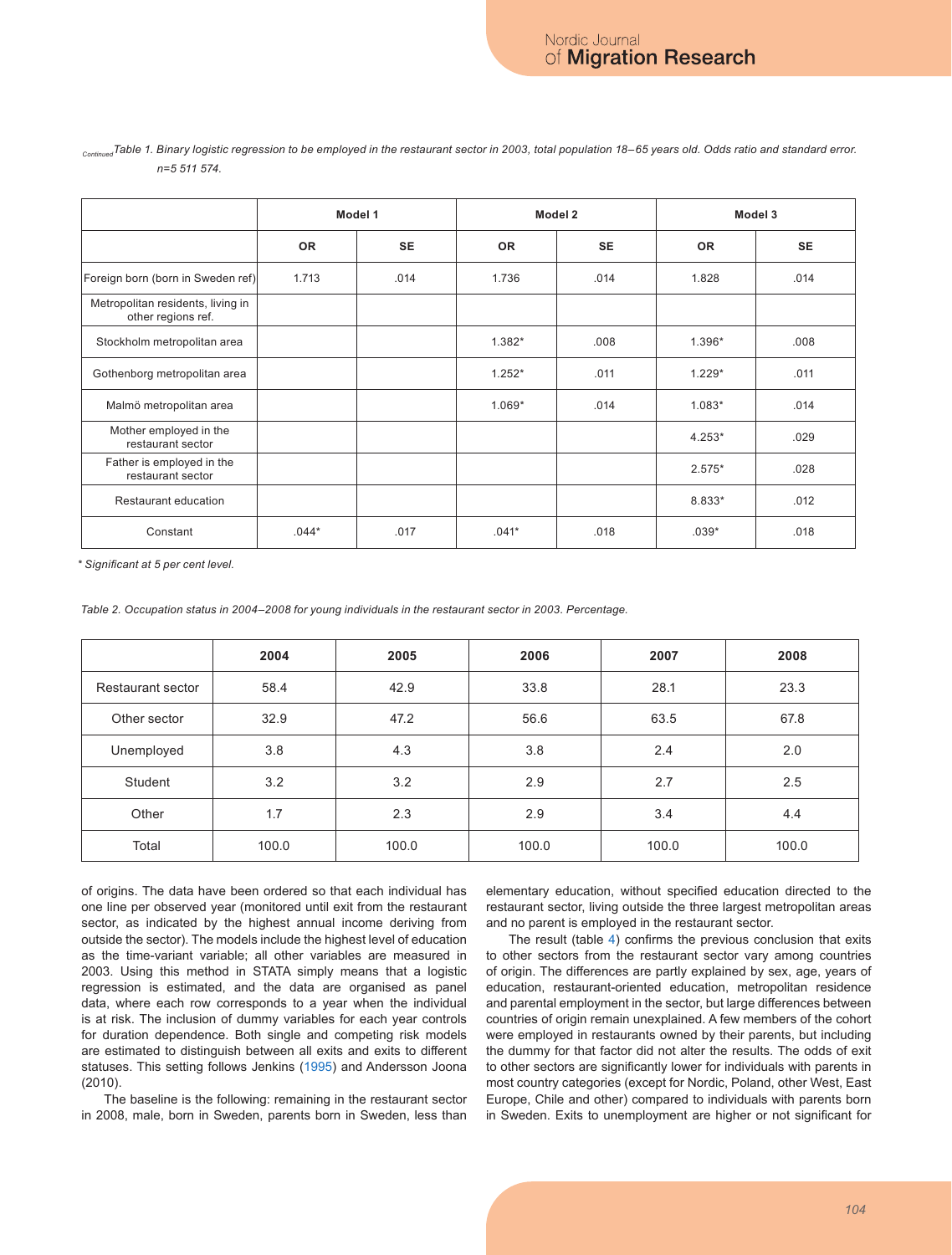|               | <b>Restaurant sector</b> | Other sector | Unemployed | <b>Student</b> | Other | <b>Total N</b> |
|---------------|--------------------------|--------------|------------|----------------|-------|----------------|
| Sweden        | 20.9                     | 71.8         | 1.3        | 2.3            | 3.7   | 26726          |
| Nordic        | 21.1                     | 69.4         | 2.2        | 2.7            | 4.6   | 2443           |
| f. Yugoslavia | 21.3                     | 66.6         | 4.4        | 2.3            | 5.5   | 1137           |
| Poland        | 19.6                     | 69.1         | 2.4        | 4.2            | 4.7   | 550            |
| Other West    | 25.2                     | 64.8         | 1.5        | 3.9            | 4.7   | 1584           |
| East Europe   | 19.1                     | 68.1         | 2.5        | 4.7            | 5.6   | 554            |
| Lebanon       | 34.5                     | 45.7         | 7.8        | 2.9            | 9.0   | 409            |
| Syria         | 35.5                     | 46.0         | 7.0        | 2.4            | 9.1   | 417            |
| Turkey        | 47.2                     | 40.5         | 3.5        | 1.7            | 7.1   | 1681           |
| Iraq          | 29.0                     | 55.6         | 6.7        | 2.4            | 6.4   | 891            |
| Iran          | 18.9                     | 68.9         | 3.4        | 4.6            | 4.3   | 790            |
| Chile         | 24.4                     | 65.0         | 3.1        | 2.7            | 4.9   | 451            |
| East Asia     | 44.4                     | 44.2         | 2.8        | 1.9            | 6.6   | 1060           |
| Other Asia    | 25.8                     | 66.0         | 2.3        | 1.5            | 4.5   | 888            |
| Other         | 21.8                     | 65.7         | 3.0        | 3.8            | 5.6   | 1099           |
| Total         | 23.3                     | 67.8         | 2.0        | 2.5            | 4.4   | 40680          |

*Table 3. Occupation status in 2008, by country of origin. Percentage.*

all groups compared to the Swedish group. Rates for exit to student or other status are also higher for most groups, compared to the Swedish group.

To illustrate the difference in survival in the restaurant sector, figure 1 compares the estimated survival years for a male born in Sweden with parents also born in Sweden, 22 years old, with 12 years of education, not living in the three largest metropolitan areas, without a parent working in the restaurant sector and without a restaurant-directed education, to that of a person with the same characteristics but with parents born in Turkey.

The largest transitions from the restaurant sector take place in the first year for all categories; thereafter, the difference between stayers and leavers by category of origin increases, despite their similarities apart from having worked in the restaurant sector in 2003.

It is well-known that changes in unemployment affect immigrants to a larger extent than natives. Hence, to compare exits and transfers between sectors, it is important to compare the same time period to control for changing employment patterns in the overall labour market. For this study, it is particularly interesting to relate the results to the study on exits from temporary employment by Andersson Joona and Wadensjö (2004). However, the two studies cover two different time spans. Andersson Joona and Wadensjö measure exits from 1999 to 2000, and the current study measures exits from 2003 to 2008. The first time period had falling unemployment figures, while the second time period had rising unemployment figures, especially for young people (Nordström Skans 2009). This could be one factor that explains the different exit patterns from the temporary employment industry compared with exit patterns from the restaurant sector. The same model is therefore also tested for the period of 1999–2000 with similar, and even stronger results (i.e., individuals with immigrant backgrounds had even lower odds of going on to other sectors and even higher odds of becoming unemployed than those with Swedish backgrounds).

# **6 Conclusion and discussion**

The conclusion of this study is that work experience in the restaurant sector can be considered an important stepping stone into other parts of the labour market for young people. However, individuals with parents born in Sweden are more likely to go on to other sectors than those with parents born in other countries. Individuals with immigrant backgrounds are more likely, compared to those with parents born in Sweden, to remain in the sector or to become unemployed within five years. This is partly explained by the fact that immigrants tend to live in metropolitan regions where the restaurant sector is larger than in smaller cities and that they are more likely to have parents that are employed in the sector. The difference in odds ratios between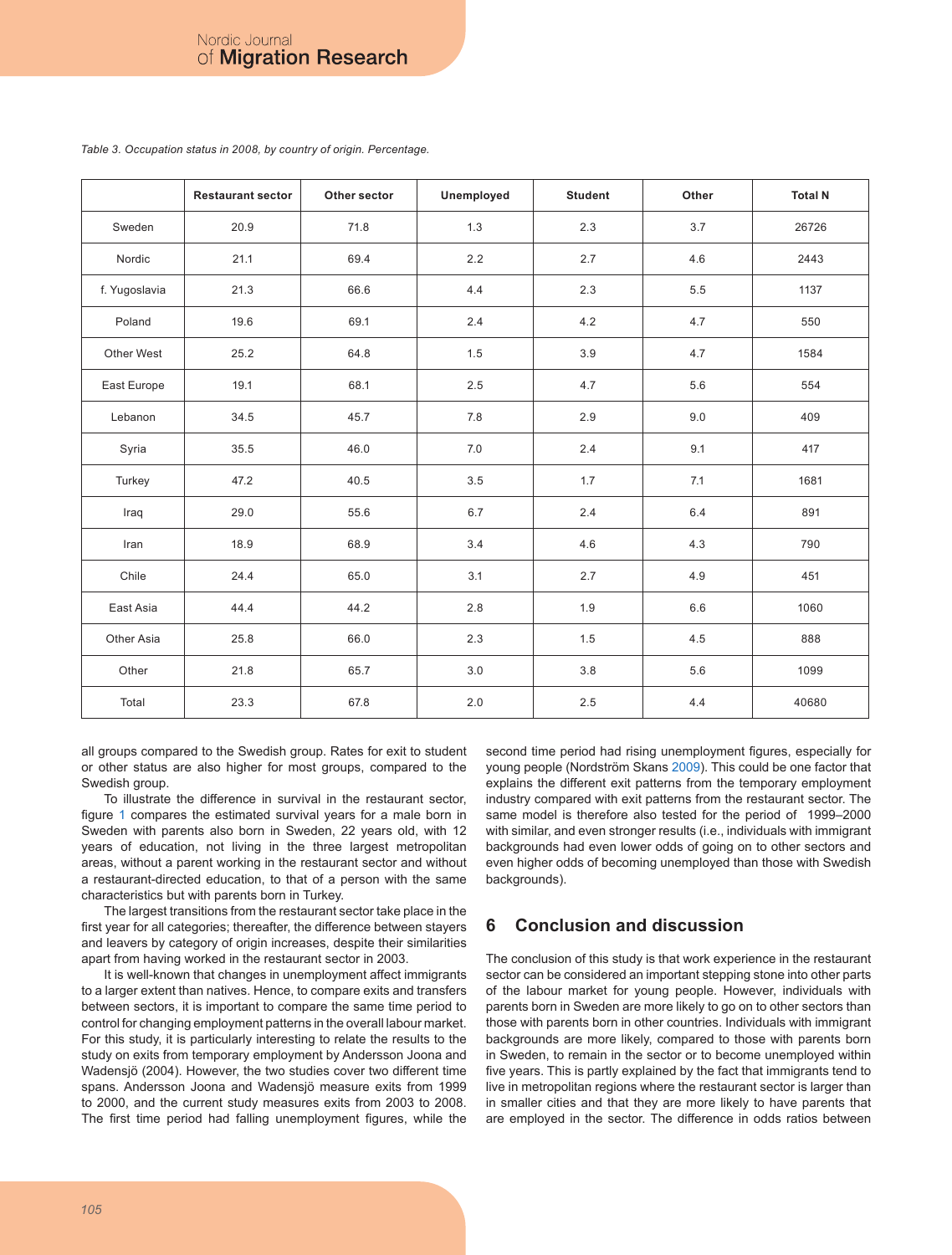|                                                | <b>Single Exit</b> |      | <b>Competing Exits</b>    |      |                 |      |                     |                   |          |      |
|------------------------------------------------|--------------------|------|---------------------------|------|-----------------|------|---------------------|-------------------|----------|------|
|                                                | Exit all           |      | <b>Exit other sectors</b> |      | Exit unemployed |      | <b>Exit student</b> | <b>Exit other</b> |          |      |
|                                                | 0R                 | SE   | 0R                        | SE   | OR              | SE   | 0R                  | SE                | 0R       | SE   |
| Female                                         | .930*              | .013 | $.890*$                   | .013 | .926*           | .037 | $.807*$             | .036              | 1.066    | .053 |
| Age                                            | $.842*$            | .002 | $.819*$                   | .002 | .896*           | .005 | .707*               | .006              | $.905*$  | .006 |
| Nordic                                         | 1.020              | .030 | .992                      | .031 | $1.406*$        | .117 | .930                | .095              | 1.133    | .118 |
| f. Yugoslavia                                  | .960               | .044 | $.884*$                   | .045 | $1.295*$        | .147 | 1.193               | .159              | $1.450*$ | .188 |
| Poland                                         | 1.045              | .064 | 1.004                     | .067 | 1.242           | .211 | 1.569*              | .249              | .947     | .211 |
| Other West                                     | .979               | .036 | .937                      | .037 | $1.418*$        | .146 | 1.162               | .127              | 1.113    | .145 |
| East Europe                                    | .976               | .060 | .936                      | .063 | $1.405*$        | .232 | 1.546               | .245              | .779     | .197 |
| Lebanon                                        | .765*              | .056 | $.503*$                   | .047 | $2.471*$        | .320 | .700                | .181              | $1.510*$ | .279 |
| Syria                                          | $.866*$            | .063 | $.559*$                   | .051 | 2.638*          | .342 | 1.224               | .256              | $1.675*$ | .305 |
| Turkey                                         | $.628*$            | .025 | $.431*$                   | .021 | $1.479*$        | .132 | .770*               | .097              | $1.431*$ | .148 |
| Iraq                                           | $.864*$            | .049 | $.649*$                   | .044 | 1.885*          | .209 | $1.340*$            | .211              | .924     | .152 |
| Iran                                           | 1.011              | .058 | $.865*$                   | .056 | $2.144*$        | .262 | 1.697*              | .237              | 1.018    | .201 |
| Chile                                          | 1.035              | .071 | 1.031                     | .077 | $1.563*$        | .264 | 1.289               | .263              | .529*    | .165 |
| East Asia                                      | .646               | .032 | $.557*$                   | .032 | 1.120           | .133 | .868                | .132              | 1.101    | .153 |
| Other Asia                                     | .867               | .046 | $.867*$                   | .050 | 1.138           | .157 | .884                | .147              | .845     | .156 |
| Other                                          | 1.033              | .049 | .976                      | .050 | 1.692*          | .194 | 1.296*              | .171              | .995     | .165 |
| Foreign born                                   | 1.038              | .030 | .953                      | .032 | $1.281*$        | .089 | 1.093               | .092              | 1.112    | .098 |
| Stockholm                                      | $.712*$            | .018 | .730*                     | .020 | $.535*$         | .035 | $.416*$             | .030              | $.365*$  | .028 |
| Gothenbourg                                    | $.675*$            | .018 | .699*                     | .021 | .338*           | .024 | $.624*$             | .047              | $.405*$  | .033 |
| Malmö                                          | .713*              | .022 | .732*                     | .024 | .514*           | .042 | .478*               | .044              | .376*    | .038 |
| EducYrs                                        | 1.002              | .004 | $1.042*$                  | .005 | $.733*$         | .007 | $1.167*$            | .016              | $.721*$  | .009 |
| RestEduc                                       | .587*              | .011 | $.609*$                   | .012 | $.563*$         | .037 | $.166*$             | .018              | .988     | .067 |
| Mother is employed in the<br>restaurant sector | $.721*$            | .031 | $.668*$                   | .033 | $.762*$         | .088 | .958                | .120              | 1.150    | .134 |
| Father is employed in the<br>restaurant sector | $.664*$            | .026 | $.605*$                   | .028 | $.747*$         | .072 | .889                | .100              | .911     | .098 |
| Year dummies                                   |                    | Yes  | Yes*                      |      | Yes*            |      | Yes*                |                   | Yes*     |      |

# *Table 4. Single and competing discrete hazard estimates, for exit statuses from restaurant sector 2003–2008, odds ratios.*

\* Indicates significant at 5 per cent level.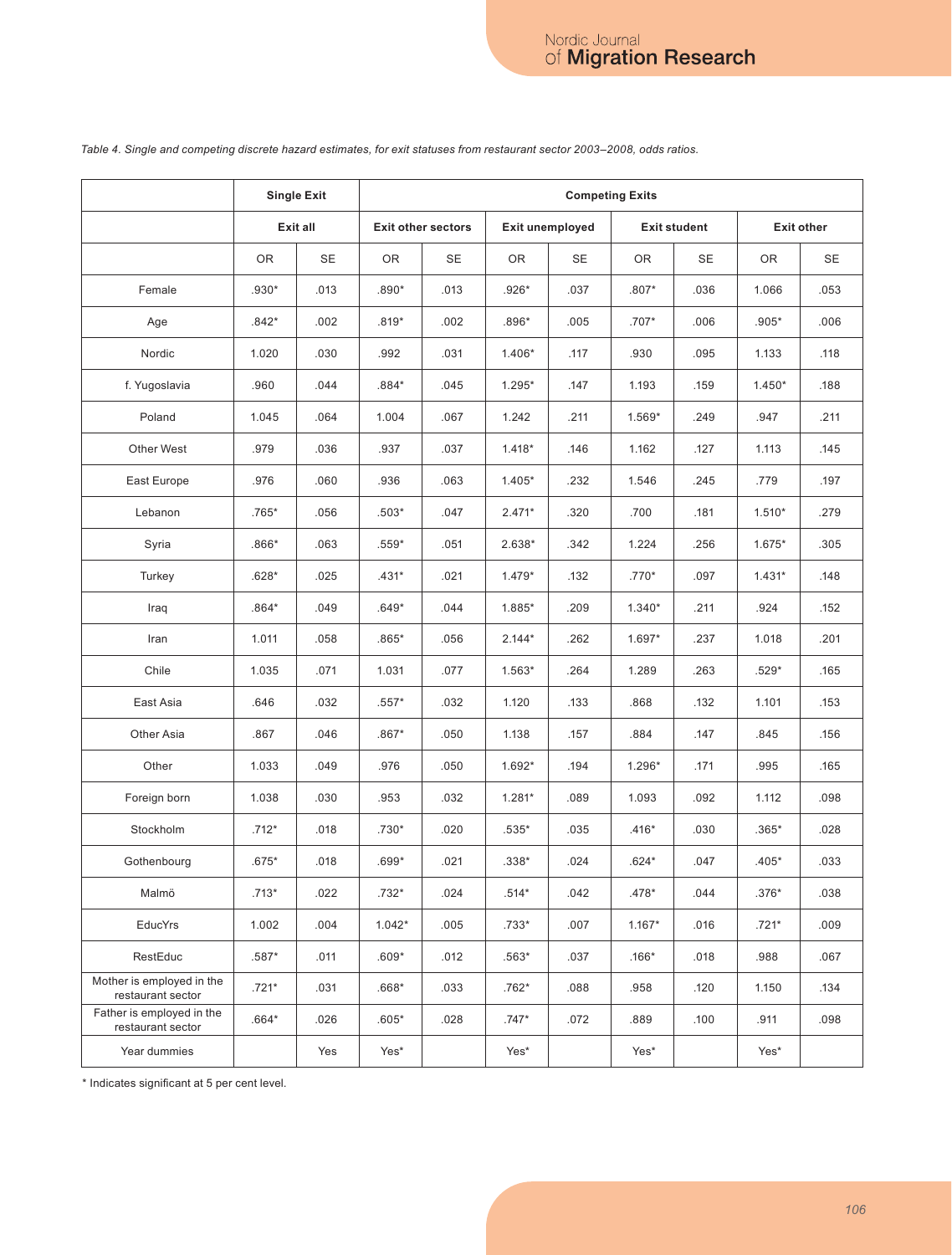

*Fig 1. Survival estimates for staying in the restaurant sector.*

individuals with parents born in Sweden and with parents born in former Yugoslavia, Lebanon, Syria, Turkey, Iraq, Iran and Asia regarding exit to other sectors are significant even after controlling for sex, level and type of education, metropolitan area, having education directed to the restaurant sector and having parents employed in the sector. One explanation for this may be co-ethnic employment, which was not tested in this study.

The immigration assimilation hypothesis seems to be insufficient to explain the different exit patterns among young people employed in the restaurant business, since all persons in the study are young and new in the labour market, and educational level is controlled for. Neither access to "Sweden-specific knowledge", such as language and informal human capital, seems to be a very important explaining factor since the dummy for being born in Sweden did not have a large effect on the odds of exiting to other sectors. Unmeasured differences in resources transmitted through parents are likely to be part of the explanation, but it is difficult to grasp with the quantitative analysis.

It is reasonable to infer that access to networks among people with immigrant backgrounds – ethnic ties or ethnic capital – is an important factor explaining the higher chances for immigrants and their children to find work in the sector and why experience in the restaurant business leads to different careers for different groups. Individuals in groups that have high levels of establishment in the sector have easy access to the sector through their networks but also fewer contacts with people employed in other sectors. Having parents employed in the sector is a strong indicator of the network effect, which helps explain the differences in outcomes for workers of different origins. At the same time, the disparity in the odds of exit between most immigrant groups and those of Swedish origin remained high even for those without parents in the sector and without an education directed to the restaurant sector.

Even though the differences were not explained by having parents employed in the sector, it is reasonable to believe that contacts through parents, other family members or other ethnic ties are important for recruitment into the restaurant business, in particular among first and second generation immigrants, since young persons with parents born in Sweden more often use formal channels in order

to find employment (compared to young people with parents born in Turkey, Urban & Klinthäll 2012).

The data available for this study are not sufficient to determine how much of the remaining differences can be explained by unmeasured factors; particularly access to networks, differences in unmeasured human capital and in recruitment strategies (direct or indirect discrimination) among employers in other sectors. It is also not possible to reveal how employers actually value work experience from the restaurant with the data used in this study. However, the opposite result on exits from temporary employment industries (TEIs) (Andersson Joona & Wadensjö 2004) indicates that work experience from TEIs gives access to more valuable social networks in the labour markets and that experience in TEIs is more valued in the labour market than experience in the restaurant business, at least for immigrants. Recruitment into these two different sectors is also an important explanation; it is plausible that recruitment to the restaurant sector is performed through informal networks to a larger extent than in TEIs, while temporary employment agencies might look more to formal education in their recruitment. However, both Andersson Joona and Wadensjö (2004) and this study control for the level of education.

The results show that alternative labour markets work in different ways depending on ethnic origin of the worker. The same market may function as a periphery segment of the labour market with high amount of dead-end jobs for one category of workers and as a pathway into the core segment for others. The results of this study reveal unequal terms in the restaurant sector leading to the expectation that an enlargement of the restaurant sector will be more beneficial for young people of Swedish background, as they will use the work experience gained in the sector as a stepping stone to the rest of the labour market. However, a large part of the immigrant group might not be able to move into higher status occupations or will go on to unemployment.

Growth of this market, and other markets that are not well connected to other parts of the labour market for immigrants, will then stimulate assimilation into other parts of the labour market foremost for young people with Swedish born parents, while increasing deadend jobs in low status jobs for young first and second generation immigrants. Hence, the policy relevant conclusion is that a measure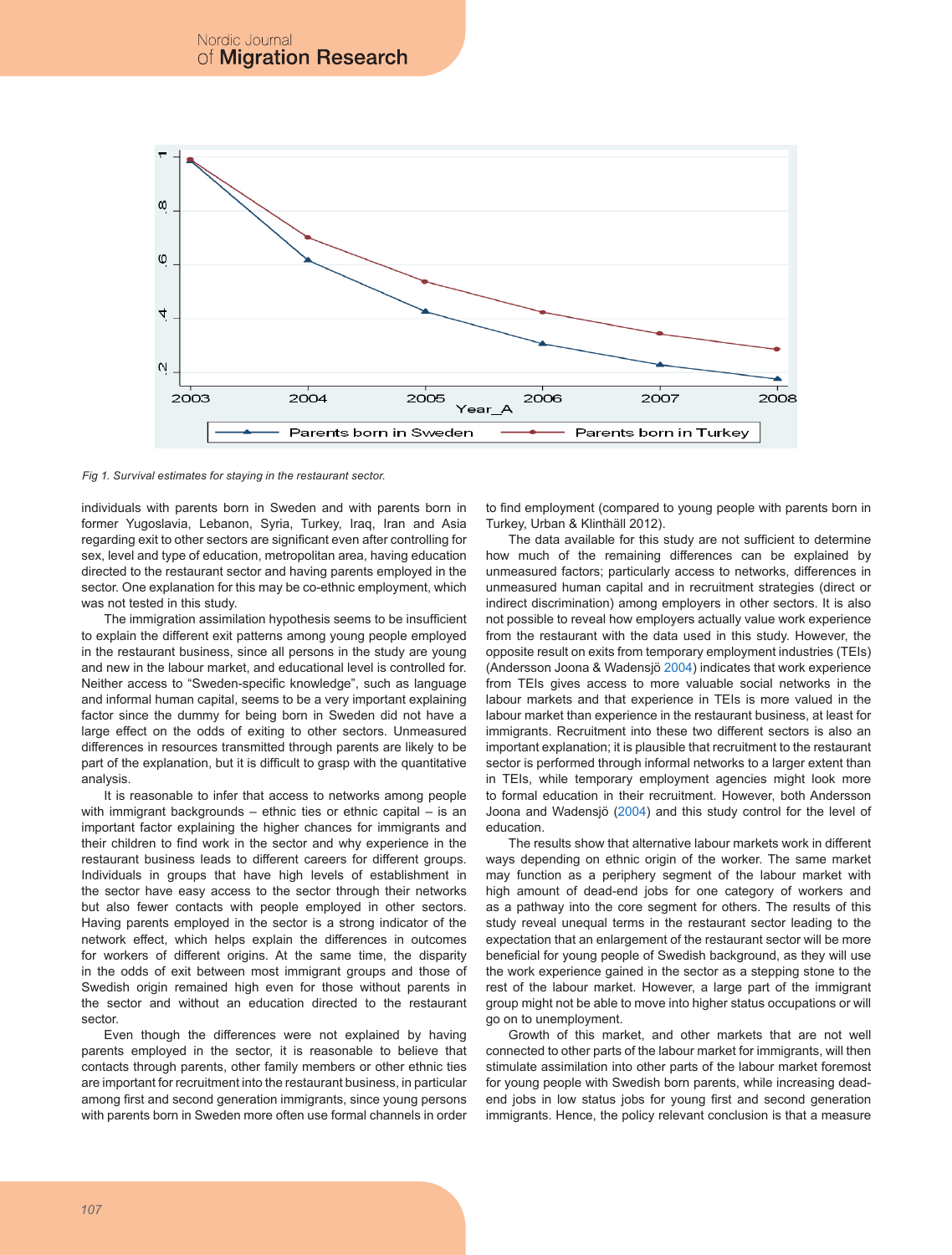that supports growth of the restaurant sector is likely to contribute to labour market segmentation rather than equalising the labour market. This unintended consequence can be considered in parallel with the development in the cleaning sector, where reduced taxes for domestic services also increased the informal part of sector alongside of the growth of the formal part of the sector (Gavanas & Darin Mattsson 2011). Hence, stimulation of sectors where working conditions and future prospects vary across ethnic groups and immigrant status, may pose risk of enhancing inequalities rather than reducing them.

**Susanne Urban** is Associate Professor in Sociology. Her research interests are primarily in the domain of social stratification and polarisation, in particular housing segregation, neighbourhood effects, and intra-generational mobility in education. Her research has mainly focused on young people in the Swedish labour market. Current research projects focus on ethnic economy and enclaves; entrepreneurs' networks and their businesses. Urban has published in several international peer reviewed journals; the most recent is in "University Education as a Compensation Strategy among Second Generation Immigrants" in International Migration Review 2012.

**References**

- *Ahmed, MA & Ekberg, J 2009, 'Fältexperiment för att studera etnisk diskriminering på den svenska arbets- och bostadsmarknaden', Socialvetenskaplig tidskrift, vol. 16, no 2, pp. 105–122.*
- *Andersson Joona, P & Wadensjö, E 2004, Temporary employment agencies: a route for immigrants to enter the labour market?, Discussion Paper No. 1090, March 2004, IZA, Bonn.*
- *Andersson Joona, P & Wadensjö, E 2012, 'Being employed by a co-national: a Cul-de-sac or a short cut to the main road of the labour market?', Journal of International Migration and Integration, vol. 13, no. 1, pp. 99–120, DOI:10.1007/s12134- 011-0195-3.*
- *Attström, K 2007, Discrimination against native swedes of immigrant origin in access to employment, International Labour Organization, Genéve.*
- *Behtoui, A 2004, 'Differences in the Swedish labour market for young people and the impact of ethnicity', Labour, vol. 18, no. 4, pp. 633–660, DOI:10.1111/j.1121-7081.2004.00281.x.*
- *Behtoui, A 2008, 'Informal recruitment methods and disadvantages of immigrants in the Swedish labour market', Journal of Ethnic and Migration Studies, vol. 34, no. 3, pp. 411–443, DOI:10.1080/13691830701880251.*
- *Behtoui, A & Neergaard, A 2010, 'Social capital and wage differentials between immigrants and natives', Work Employment and Society, vol. 24, no. 4, pp. 761–779, DOI:10.1177/0950017010380640.*
- *Bertrand, M & Mullainathan, S 2004, 'Are Emily and Greg more employable than Lakisha and Jamal? a field experiment on labour market discrimination', American Economic Review, vol. 94, no. 4, pp. 991–1013, DOI:10.1257/0002828042002561.*
- *Borg, A & Lööf, A 2011, 'Restaurangmomsen ska noga följas upp'. Debate article in Svenska Dagbladet, Brännpunkt 3 November 2011.*
- *Bourdieu, P 2001, 'The forms of capital', in The sociology of economic life, 2nd edn, eds. M Granowetter & R Swedberg, Westview, Boulder, Colo.*
- *Campbell, I, Fincher, R & Webber, M 1991, 'Occupational mobility in segmented labour markets: the experience of immigrant workers in Melbourne', Journal of Sociology, vol. 27, no. 2, pp. 172–194, DOI:10.1177/144078339102700202.*

*Chiswick, BR, Liang, LY & Miller, PW 2005, 'A longitudinal analyses* 

*of immigrant occupational mobility: a test of the immigrant assimilation hyphothesis', International Migration Review, vol. 39, no. 2, pp. 332–353, DOI:10.1111/j.1747-7379.2005. tb00269.x.*

- *Coleman, JS 1988, 'Social capital in the creation of human capital', The American Journal of Sociology, vol. 94, no. 1, pp. 95–120, DOI:10.1086/228943.*
- *De los Reyes, P 2008, Etnisk diskriminering i arbetslivet kunskapsläge och kunskapsbehov, Landsorganisationen i Sverige, Stockholm.*
- *Dickens, WT & Lang, K 1985 'A test of dual labor market theory', American Economic Review, vol. 75, no. 4, pp. 792–805.*
- *Doeringer, P & Michael, PJ 1971, Internal labor markets and manpower adjustment, Heath and Company, New York, DC.*
- *Ejrnæs, A 2008, Integration eller isolation? Etniske minoriteter på arbejdsmarkedet, Nyt fra Samfundsvidenskaberne, Fredriksberg.*
- *Ekberg, J 1994, 'Economic progress among immigrants in Sweden', Scandinavian Journal of Social Welfare, vol. 3, no. 3, pp. 148– 157, DOI:10.1111/j.1468-2397.1994.tb00073.x.*
- *Ekberg, J 1996, 'Labour market career among young Finnish immigrants in Sweden', International Migration Quarterly Review, vol. 34, no. 3, pp. 371–384, DOI:10.1111/j.1468‑2435.1996. tb00533.x.*
- *Gavanas, A & Darin Mattsson, A 2011, Bland Rolexklockor och smutsiga trosor. Om skattereduktioner och segmentering på den svenska hushållstjänstemarknaden, Institutet för framtidsstudier, Stockholm.*
- *Granovetter, M & Tilly, C 1988, 'Inequality and labor processes', in Handbook of sociology, ed. N Smelser, Sage Publications, Newbury Park, CA, pp. 175–221.*
- *HUI 2008, Sänkt moms högre sysselsättning? En studie av restaurangnäringen och effekterna av sänkt restaurangmoms, Handelns utredningsinstitut (HUI), Stockholm.*
- *HUI 2010, En studie om högre sysselsättning? En studie av restaurangnäringen, Handelns utredningsinstitut (HUI), Stockholm.*
- *Jenkins, SP 1995, 'Easy ways to estimate discrete time duration models', Oxford Bulletin of Economics and Statistics, vol. 57, no. 1, pp. 129–138.*